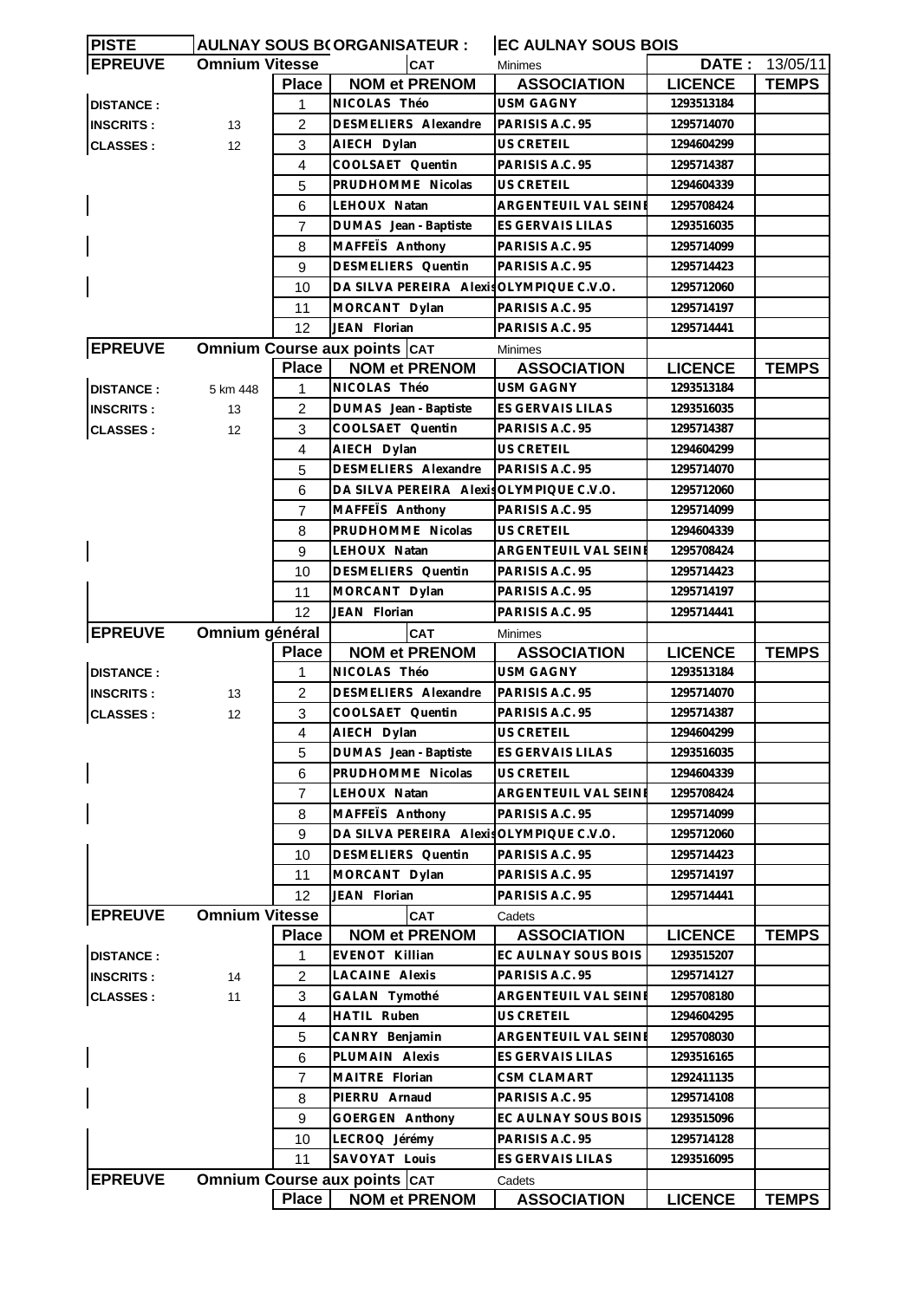| <b>DISTANCE:</b> | 7 km 264              | 1              | DURAND Alexia                       | CSM VILLENEUVE GARE         | 1292420126     |              |
|------------------|-----------------------|----------------|-------------------------------------|-----------------------------|----------------|--------------|
|                  |                       | <b>Place</b>   | <b>NOM et PRENOM</b>                | <b>ASSOCIATION</b>          | <b>LICENCE</b> | <b>TEMPS</b> |
| <b>EPREUVE</b>   |                       |                | <b>Omnium Course aux points CAT</b> | Dames                       |                |              |
|                  |                       |                |                                     |                             |                |              |
|                  |                       | 16             | <b>HEGOBURU Lise</b>                | ES GERVAIS LILAS            | 1293516220     |              |
|                  |                       | 15             | ARNOUX Tifanny                      | CSM VILLENEUVE GARE         | 1292420045     |              |
|                  |                       | 14             | MAGNIENT Lucile                     | CSM VILLENEUVE GARE         | 1292420089     |              |
|                  |                       | 13             | HAMMID Sophie                       | CSM VILLENEUVE GARE         | 1292420054     |              |
|                  |                       | 12             | TURCOT Valentine                    | ARGENTEUIL VAL SEINE        | 1295708294     |              |
|                  |                       | 11             | GOERGEN Laura                       | VC CLICHY SOUS BOIS         | 1293527070     |              |
|                  |                       | 10             | RENAULT Carine                      | <b>TEAM 94 VILLENEUVOIS</b> | 1294601101     |              |
|                  |                       | 9              | POLMONT Estelle                     | <b>CSM PUTEAUX</b>          | 1292401217     |              |
|                  |                       | 8              | TESSIER Océane                      | US CRETEIL                  | 3499031213     |              |
|                  |                       | $\overline{7}$ | MONIN Audrey                        | PEDALE COMBS LA VILI        | 1277104170     |              |
|                  |                       | 6              | LECQUE Alexandra                    | ARGENTEUIL VAL SEINE        | 1295708422     |              |
|                  |                       | 5              | LE BRAS Justine                     | ARGENTEUIL VAL SEINE        | 1295708416     |              |
|                  |                       | 4              | <b>GAMBIER Kelly</b>                | CSM VILLENEUVE GARE         | 1292420192     |              |
| <b>CLASSES:</b>  | 16                    | 3              | ARNOUX Audrey                       | CSM VILLENEUVE GARE         | 1292420009     |              |
| <b>INSCRITS:</b> | 17                    | 2              | DURAND Alexia                       | CSM VILLENEUVE GARE         | 1292420126     |              |
| <b>DISTANCE:</b> |                       | 1              | RIBAULT Christelle                  | CSM VILLENEUVE GARE         | 1292420053     |              |
|                  |                       | <b>Place</b>   | <b>NOM et PRENOM</b>                | <b>ASSOCIATION</b>          | <b>LICENCE</b> | <b>TEMPS</b> |
| <b>EPREUVE</b>   | <b>Omnium Vitesse</b> |                | CAT                                 | Dames                       |                |              |
|                  |                       | 11             | SAVOYAT Louis                       | ES GERVAIS LILAS            | 1293516095     |              |
|                  |                       | 10             | GOERGEN Anthony                     | EC AULNAY SOUS BOIS         | 1293515096     |              |
|                  |                       | 9              | CANRY Benjamin                      | ARGENTEUIL VAL SEINI        | 1295708030     |              |
|                  |                       | 8              | HATIL Ruben                         | US CRETEIL                  | 1294604295     |              |
|                  |                       | $\overline{7}$ | GALAN Tymothé                       | ARGENTEUIL VAL SEINE        | 1295708180     |              |
|                  |                       | 6              | PLUMAIN Alexis                      | ES GERVAIS LILAS            | 1293516165     |              |
|                  |                       | 5              | PIERRU Arnaud                       | PARISIS A.C. 95             | 1295714108     |              |
|                  |                       | $\overline{4}$ | MAITRE Florian                      | <b>CSM CLAMART</b>          | 1292411135     |              |
| <b>CLASSES:</b>  | 11                    | 3              | LECROQ Jérémy                       | PARISIS A.C. 95             | 1295714128     |              |
| <b>INSCRITS:</b> | 14                    | 2              | LACAINE Alexis                      | PARISIS A.C. 95             | 1295714127     |              |
| <b>DISTANCE:</b> |                       | 1              | EVENOT Killian                      | EC AULNAY SOUS BOIS         | 1293515207     |              |
|                  |                       | <b>Place</b>   | <b>NOM et PRENOM</b>                | <b>ASSOCIATION</b>          | <b>LICENCE</b> | <b>TEMPS</b> |
| <b>EPREUVE</b>   | Omnium général        |                | <b>CAT</b>                          | Cadets                      |                |              |
|                  |                       | 11             | CANRY Benjamin                      | ARGENTEUIL VAL SEINE        | 1295708030     |              |
|                  |                       | 10             | GALAN Tymothé                       | ARGENTEUIL VAL SEINE        | 1295708180     |              |
|                  |                       | 9              | SAVOYAT Louis                       | ES GERVAIS LILAS            | 1293516095     |              |
|                  |                       | 8              | <b>HATIL Ruben</b>                  | <b>US CRETEIL</b>           | 1294604295     |              |
|                  |                       | $\overline{7}$ | MAITRE Florian                      | <b>CSM CLAMART</b>          | 1292411135     |              |
|                  |                       | 6              | GOERGEN Anthony                     | EC AULNAY SOUS BOIS         | 1293515096     |              |
|                  |                       | 5              | PLUMAIN Alexis                      | ES GERVAIS LILAS            | 1293516165     |              |
|                  |                       | 4              | PIERRU Arnaud                       | PARISIS A.C. 95             | 1295714108     |              |
| <b>CLASSES:</b>  | 11                    | 3              | LACAINE Alexis                      | PARISIS A.C. 95             | 1295714127     |              |
| <b>INSCRITS:</b> | 14                    | $\overline{2}$ | LECROQ Jérémy                       | PARISIS A.C. 95             | 1295714128     |              |
| <b>DISTANCE:</b> |                       | 1              | EVENOT Killian                      | EC AULNAY SOUS BOIS         | 1293515207     |              |
|                  |                       | Place          | <b>NOM et PRENOM</b>                | <b>ASSOCIATION</b>          | <b>LICENCE</b> | <b>TEMPS</b> |
| <b>EPREUVE</b>   |                       |                | Omnium Elimination à la darcAT      | Cadets                      |                |              |
|                  |                       | 11             | SAVOYAT Louis                       | ES GERVAIS LILAS            | 1293516095     |              |
|                  |                       | 10             | <b>HATIL Ruben</b>                  | <b>US CRETEIL</b>           | 1294604295     |              |
|                  |                       | 9              | GOERGEN Anthony                     | EC AULNAY SOUS BOIS         | 1293515096     |              |
|                  |                       | 8              | CANRY Benjamin                      | ARGENTEUIL VAL SEINE        | 1295708030     |              |
|                  |                       | $\overline{7}$ | GALAN Tymothé                       | ARGENTEUIL VAL SEINE        | 1295708180     |              |
|                  |                       | 6              | PLUMAIN Alexis                      | ES GERVAIS LILAS            | 1293516165     |              |
|                  |                       | 5              | PIERRU Arnaud                       | PARISIS A.C. 95             | 1295714108     |              |
|                  |                       | $\overline{4}$ | <b>LACAINE Alexis</b>               | PARISIS A.C. 95             | 1295714127     |              |
| <b>CLASSES:</b>  | 11                    | 3              | MAITRE Florian                      | <b>CSM CLAMART</b>          | 1292411135     |              |
| <b>INSCRITS:</b> | 14                    | $\overline{2}$ | EVENOT Killian                      | EC AULNAY SOUS BOIS         | 1293515207     |              |
| <b>DISTANCE:</b> | 7 km 264              | $\mathbf 1$    | LECROQ Jérémy                       | PARISIS A.C. 95             | 1295714128     |              |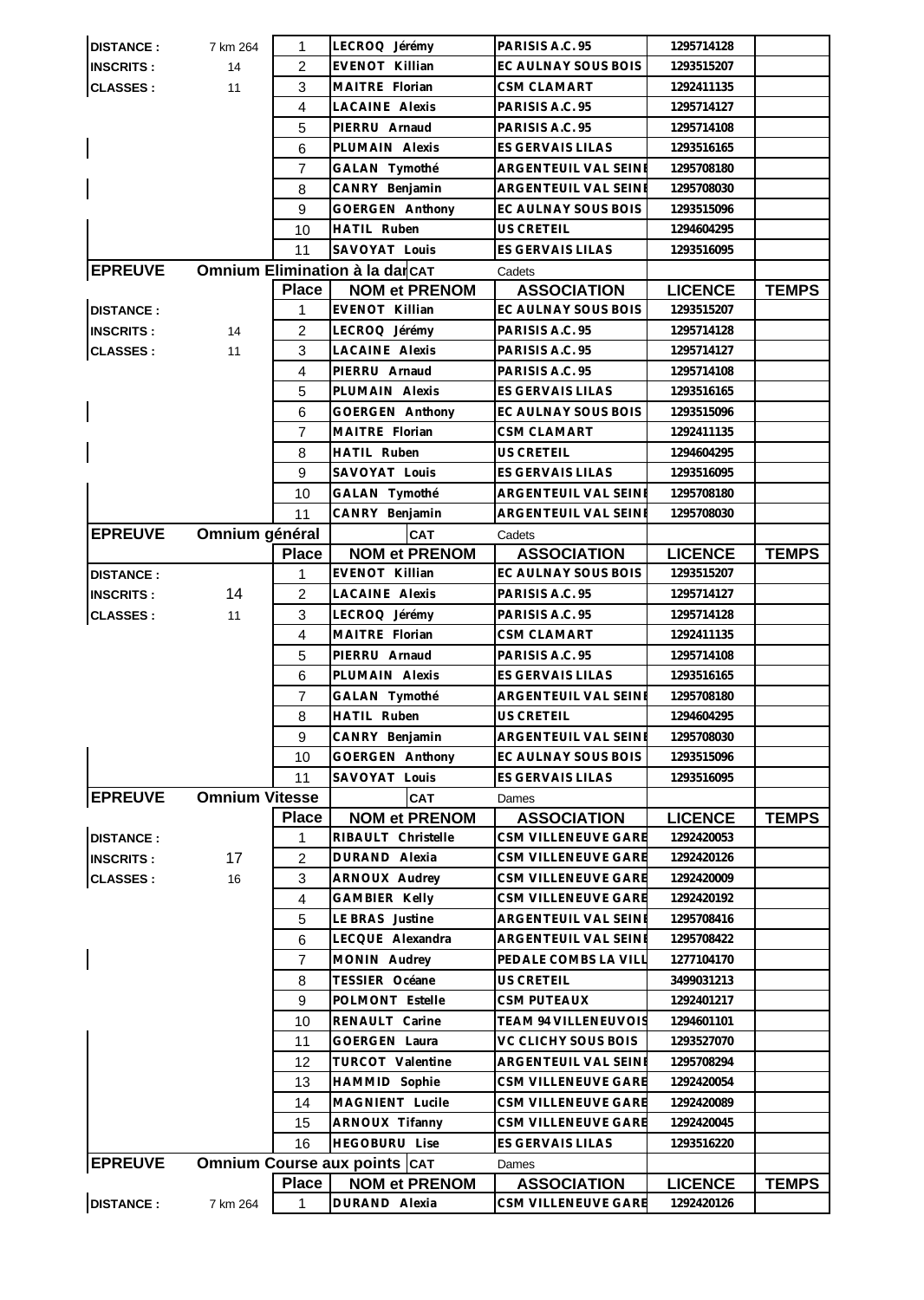| <b>INSCRITS:</b>         | 17                       | 2                   | RIBAULT Christelle            | CSM VILLENEUVE GARE                | 1292420053               |              |
|--------------------------|--------------------------|---------------------|-------------------------------|------------------------------------|--------------------------|--------------|
| <b>CLASSES:</b>          | 15                       | 3                   | GAMBIER Kelly                 | CSM VILLENEUVE GARE                | 1292420192               |              |
|                          |                          | 4                   | RENAULT Carine                | TEAM 94 VILLENEUVOIS               | 1294601101               |              |
|                          |                          | 5                   | LE BRAS Justine               | ARGENTEUIL VAL SEINE               | 1295708416               |              |
|                          |                          | 6                   | ARNOUX Audrey                 | CSM VILLENEUVE GARE                | 1292420009               |              |
|                          |                          | $\overline{7}$      | TESSIER Océane                | US CRETEIL                         | 3499031213               |              |
|                          |                          | 8                   | MONIN Audrey                  | PEDALE COMBS LA VILL               | 1277104170               |              |
|                          |                          | 9                   | <b>GOERGEN Laura</b>          | VC CLICHY SOUS BOIS                | 1293527070               |              |
|                          |                          | 10                  | <b>HEGOBURU Lise</b>          | ES GERVAIS LILAS                   | 1293516220               |              |
|                          |                          | 11                  | HAMMID Sophie                 | CSM VILLENEUVE GARE                | 1292420054               |              |
|                          |                          | 12                  | ARNOUX Tifanny                | CSM VILLENEUVE GARE                | 1292420045               |              |
|                          |                          | 13                  | POLMONT Estelle               | CSM PUTEAUX                        | 1292401217               |              |
|                          |                          | 14                  | LECQUE Alexandra              | ARGENTEUIL VAL SEINE               | 1295708422               |              |
|                          |                          | 15                  | TURCOT Valentine              | ARGENTEUIL VAL SEINE               | 1295708294               |              |
| <b>EPREUVE</b>           | Omnium général           |                     | <b>CAT</b>                    | Dames                              |                          |              |
|                          |                          | <b>Place</b>        | <b>NOM et PRENOM</b>          | <b>ASSOCIATION</b>                 | <b>LICENCE</b>           | <b>TEMPS</b> |
| <b>DISTANCE:</b>         |                          | 1                   | DURAND Alexia                 | CSM VILLENEUVE GARE                | 1292420126               |              |
| <b>INSCRITS:</b>         | 17                       | 2                   | RIBAULT Christelle            | CSM VILLENEUVE GARE                | 1292420053               |              |
| <b>CLASSES:</b>          | 15                       | 3                   | GAMBIER Kelly                 | CSM VILLENEUVE GARE                | 1292420192               |              |
|                          |                          | $\overline{4}$      | ARNOUX Audrey                 | CSM VILLENEUVE GARE                | 1292420009               |              |
|                          |                          | 5                   | LE BRAS Justine               | ARGENTEUIL VAL SEINE               | 1295708416               |              |
|                          |                          | 6                   | RENAULT Carine                | <b>TEAM 94 VILLENEUVOIS</b>        | 1294601101               |              |
|                          |                          | 7                   | TESSIER Océane                | US CRETEIL                         | 3499031213               |              |
|                          |                          | 8                   | MONIN Audrey                  | PEDALE COMBS LA VILL               | 1277104170               |              |
|                          |                          | 9                   | LECQUE Alexandra              | ARGENTEUIL VAL SEINE               | 1295708422               |              |
|                          |                          | 10                  | GOERGEN Laura                 | VC CLICHY SOUS BOIS                | 1293527070               |              |
|                          |                          | 11                  | POLMONT Estelle               | <b>CSM PUTEAUX</b>                 | 1292401217               |              |
|                          |                          | 12                  | HAMMID Sophie                 | CSM VILLENEUVE GARE                | 1292420054               |              |
|                          |                          | 13                  | <b>HEGOBURU Lise</b>          | ES GERVAIS LILAS                   | 1293516220               |              |
|                          |                          |                     |                               |                                    |                          |              |
|                          |                          |                     |                               |                                    |                          |              |
|                          |                          | 14                  | ARNOUX Tifanny                | CSM VILLENEUVE GARE                | 1292420045               |              |
|                          |                          | 15                  | TURCOT Valentine              | ARGENTEUIL VAL SEINE               | 1295708294               |              |
| <b>EPREUVE</b>           | <b>Elimination</b>       |                     | <b>CAT</b>                    | Juniors Seniors                    |                          |              |
|                          |                          | <b>Place</b>        | <b>NOM et PRENOM</b>          | <b>ASSOCIATION</b>                 | <b>LICENCE</b>           | <b>TEMPS</b> |
| <b>DISTANCE:</b>         |                          | 1                   | MAITRE Cyril                  | CSM CLAMART                        | 1292411163               |              |
| <b>INSCRITS:</b>         | 26                       | 2                   | TESSIER JASON                 | <b>US CRETEIL</b>                  | 3499038028               |              |
| <b>CLASSES:</b>          | 19                       | 3                   | <b>BOURGAIN Vincent</b>       | AS VARENNOISE                      | 1277110031               |              |
|                          |                          | $\overline{4}$      | DAGORNE Maël                  | <b>US CRETEIL</b>                  | 1294604201               |              |
|                          |                          | 5                   | DROLLEE Arnaud                | <b>US CRETEIL</b>                  | 1294604150               |              |
|                          |                          | 6                   | MUSELET Julien                | VC CERGY PONTOISE                  | 1295709001               |              |
| $\overline{\phantom{a}}$ |                          | $\overline{7}$      | <b>KERFOURN Vincent</b>       | AS VARENNOISE                      | 1277110101               |              |
|                          |                          | 8                   | BERTOLDI Emmanuel             | EC AULNAY SOUS BOIS                | 1293515078               |              |
|                          |                          | 9                   | LARCHE Benoit                 | <b>ARGENTEUIL VAL SEINE</b>        | 1295708264               |              |
|                          |                          | 10                  | PUPPI Xavier                  | PARISIS A.C. 95                    | 1295714247               |              |
|                          |                          | 11                  | <b>BERTRAND Pierre</b>        | PEDALE COMBS LA VILL               | 1277104072               |              |
|                          |                          | 12                  | GROSDIDIER Axel               | US CRETEIL                         | 1294604234               |              |
|                          |                          | 13                  | NOEL Aurélien                 | PARISIS A.C. 95                    | 1295714246               |              |
|                          |                          | 14                  | <b>BREBANT Adrien</b>         | VC CLICHY SOUS BOIS                | 1293527103               |              |
|                          |                          | 15                  | MACE François                 | UC CHOLET 49                       | 349258193                |              |
|                          |                          | 16                  | MARTINS Vincent               | US CRETEIL                         | 1294604074               |              |
|                          |                          | 17                  | <b>BORNET Alain</b>           | AS VARENNOISE                      | 1277110092               |              |
|                          |                          | 18                  | <b>BAIN Alexandre</b>         | <b>U. COSNOISE SPORTIVE</b>        | 558030181                |              |
|                          |                          | 19                  | SLUSARSKI Michal              | ES GERVAIS LILAS                   | 1293516227               |              |
| <b>EPREUVE</b>           | <b>Course aux points</b> |                     | <b>CAT</b>                    | <b>Juniors Seniors</b>             |                          |              |
|                          |                          | <b>Place</b>        | <b>NOM et PRENOM</b>          | <b>ASSOCIATION</b>                 | <b>LICENCE</b>           | <b>TEMPS</b> |
| <b>DISTANCE:</b>         | 18 km 160                | 1                   | TESSIER JASON                 | US CRETEIL                         | 3499038028               |              |
| <b>INSCRITS:</b>         | 26                       | $\overline{c}$      | MARTINS Vincent               | US CRETEIL                         | 1294604074               |              |
| <b>CLASSES:</b>          | 15                       | 3<br>$\overline{4}$ | DAGORNE Maël<br>LARCHE Benoit | US CRETEIL<br>ARGENTEUIL VAL SEINI | 1294604201<br>1295708264 |              |